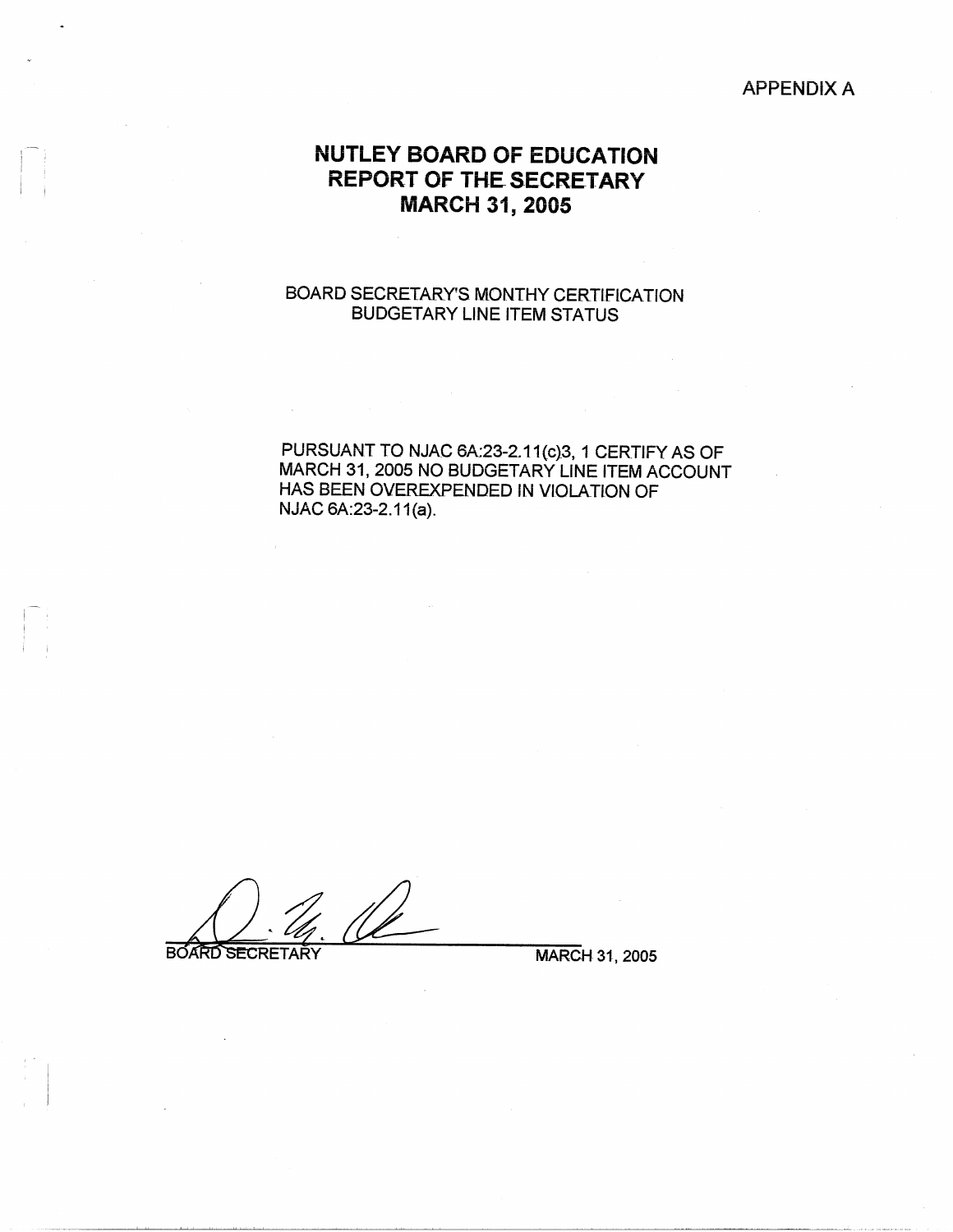| <b>Starting date</b> | 7/1/04<br><b>Ending date</b><br>3/31/05                        | <b>Fund: 10</b>   |                 |
|----------------------|----------------------------------------------------------------|-------------------|-----------------|
|                      | <b>Assets and Resources</b><br>Assets:                         |                   |                 |
|                      |                                                                |                   |                 |
| 101                  | Cash in bank                                                   |                   | \$2,599,683.03  |
| $102 - 106$          | Cash Equivalents                                               |                   | \$3,900.00      |
| 111                  | Investments                                                    |                   | \$0.00          |
| 116                  | Capital Reserve Account                                        |                   | \$118,468.59    |
| 121                  | Tax levy Receivable                                            |                   | \$0.00          |
|                      | Accounts Receivable:                                           |                   |                 |
| 132                  | Interfund                                                      | \$8,234.85        |                 |
| 141                  | Intergovernmental - State                                      | (\$0.88)          |                 |
| 142                  | Intergovernmental - Federal                                    | \$0.00            |                 |
| 143                  | Intergovernmental - Other                                      | \$0.00            |                 |
| 153, 154             | Other (net of estimated uncollectable of \$                    | \$19,463.70       | \$27,697.67     |
|                      | Loans Receivable:                                              |                   |                 |
| 131                  | Interfund                                                      | \$0.00            |                 |
| 151, 152             | Other (Net of estimated uncollectable of \$_<br>$\sim 10^{11}$ | \$0.00            | \$0.00          |
|                      | <b>Other Current Assets</b>                                    |                   | \$0.00          |
|                      | <b>Resources:</b>                                              |                   |                 |
| 301                  | <b>Estimated revenues</b>                                      | \$43,394,228.00   |                 |
| 302                  | Less revenues                                                  | (\$32,168,072.30) | \$11,226,155.70 |
|                      | <b>Total assets and resources</b>                              |                   | \$13,975,904.99 |
|                      | <b>Liabilities and fund equity</b>                             |                   |                 |
|                      | Liabilities:                                                   |                   |                 |
|                      |                                                                |                   |                 |
| 411                  | Intergovernmental accounts payable - state                     |                   | \$0.00          |
| 421                  | Accounts payable                                               |                   | \$1,889.10      |
| 431                  | Contracts payable                                              |                   | \$0.00          |
| 451                  | Loans payable                                                  |                   | \$0.00          |
| 481                  | Deferred revenues                                              |                   | \$0.00          |

- Other current liabilities
	- Total liabilities

**\$1,889.10** 

\$0.00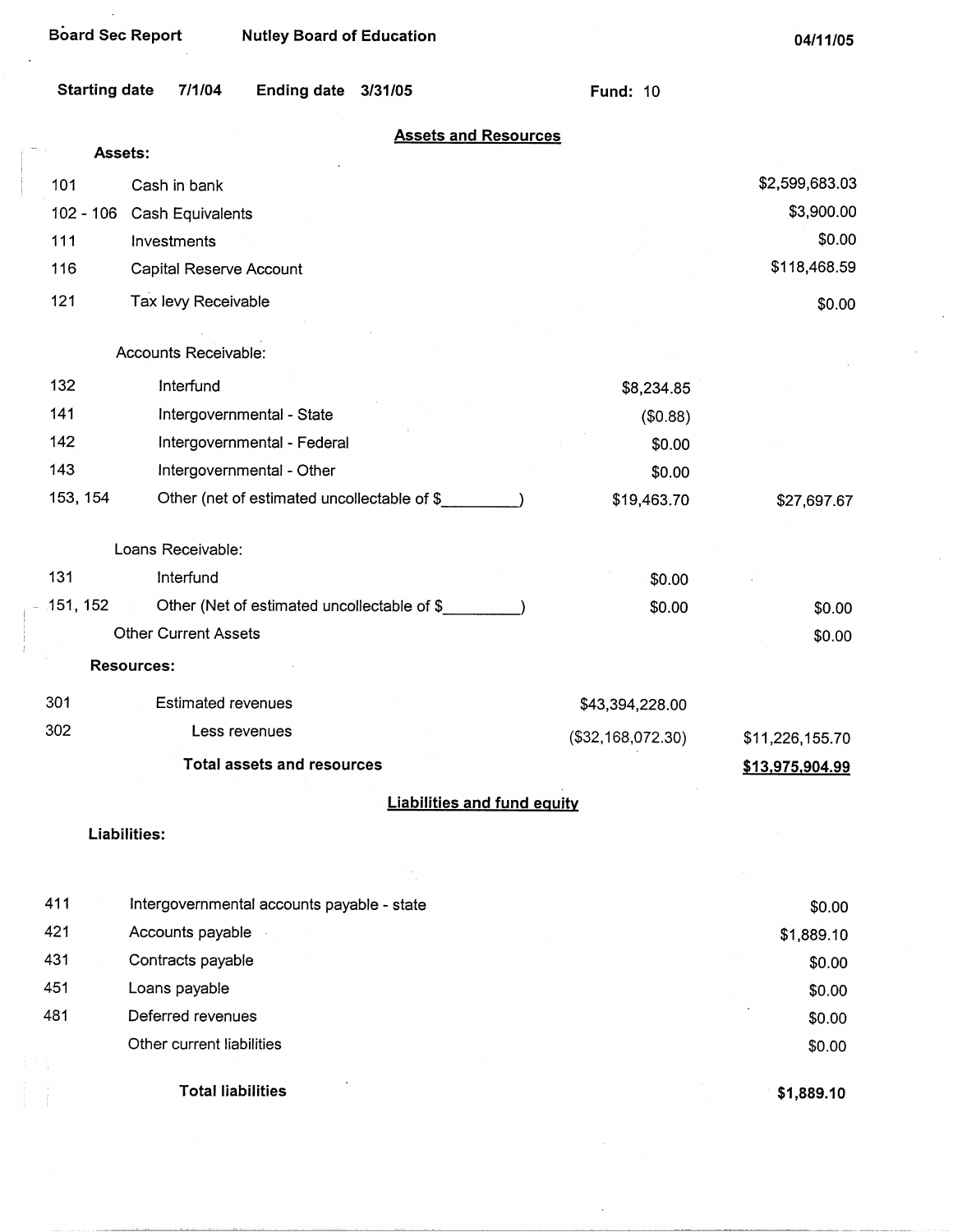| Board Sec Report | <b>Nutley Board of Education</b> |
|------------------|----------------------------------|
|------------------|----------------------------------|

**Fund: 10** 

| Starting date 7/1/04 | Ending date 3/31/05 |  |
|----------------------|---------------------|--|
|----------------------|---------------------|--|

#### **Fund Balance:**

| Appropriated:   |                                                        |                                |                   |                 |                 |
|-----------------|--------------------------------------------------------|--------------------------------|-------------------|-----------------|-----------------|
| 753,754         | Reserve for encumbrances                               |                                |                   | \$9,967,476.67  |                 |
| 761             |                                                        | Capital reserve account - July |                   |                 |                 |
| 604             | Add: Increase in capital reserve                       |                                |                   | \$0.00          |                 |
| 307             | Less: Budgeted w/d from capital reserve eligible costs |                                |                   | \$0.00          |                 |
| 309             | Less: Budgeted w/d from capital reserve excess costs   |                                |                   | \$0.00          | \$116,706.45    |
| 762             | Adult education programs                               |                                |                   | \$0.00          |                 |
| 751,752,76x     | Other reserves                                         |                                |                   | \$0.00          |                 |
| 601             | Appropriations                                         |                                | \$42,786,146.92   |                 |                 |
| 602             | Less: Expenditures                                     | (\$31,102,427.54)              |                   |                 |                 |
|                 | <b>Encumbrances</b>                                    | (\$9,967,446.25)               | (\$41,069,873.79) | \$1,716,273.13  |                 |
|                 | Total appropriated                                     |                                |                   | \$11,800,456.25 |                 |
| Unappropriated: |                                                        |                                |                   |                 |                 |
| 770             | Fund balance, July 1                                   |                                |                   | \$1,314,654.04  |                 |
| 303             | Budgeted fund balance                                  |                                |                   | \$858,905.60    |                 |
|                 | Total fund balance                                     |                                |                   |                 | \$13,974,015.89 |
|                 | <b>Total liabilities and fund equity</b>               |                                |                   |                 | \$13,975,904.99 |

# **Recapitulation of Budgeted Fund Balance:**

|                                    | <b>Budgeted</b>   | <b>Actual</b>     | <b>Variance</b>   |
|------------------------------------|-------------------|-------------------|-------------------|
| Appropriations                     | \$42,786,146.92   | \$41,069,873.79   | \$1,716,273.13    |
| Revenues                           | (\$43,394,228.00) | (\$32,168,072.30) | (\$11,226,155.70) |
| Subtotal                           | (\$608,081.08)    | \$8,901,801.49    | (\$9,509,882.57)  |
| Change in capital reserve account: |                   |                   |                   |
| Plus - Increase in reserve         | \$0.00            | \$1,762.14        | (\$1,762.14)      |
| Less - Withdrawal from reserve     | \$0.00            | \$0.00            |                   |
| Subtotal                           | (\$608,081.08)    | \$8,903,563.63    | (\$9,511,644.71)  |
| Less: Adjustment for prior year    | (\$250,824.52)    | (\$250,824.52)    |                   |
| Budgeted fund balance              | (\$858,905.60)    | \$8,652,739.11    | (\$9,511,644.71)  |

 $\frac{1}{2}$   $\frac{1}{4}$   $\frac{1}{2}$  Board Secretary

Prepared and submitted by :

bate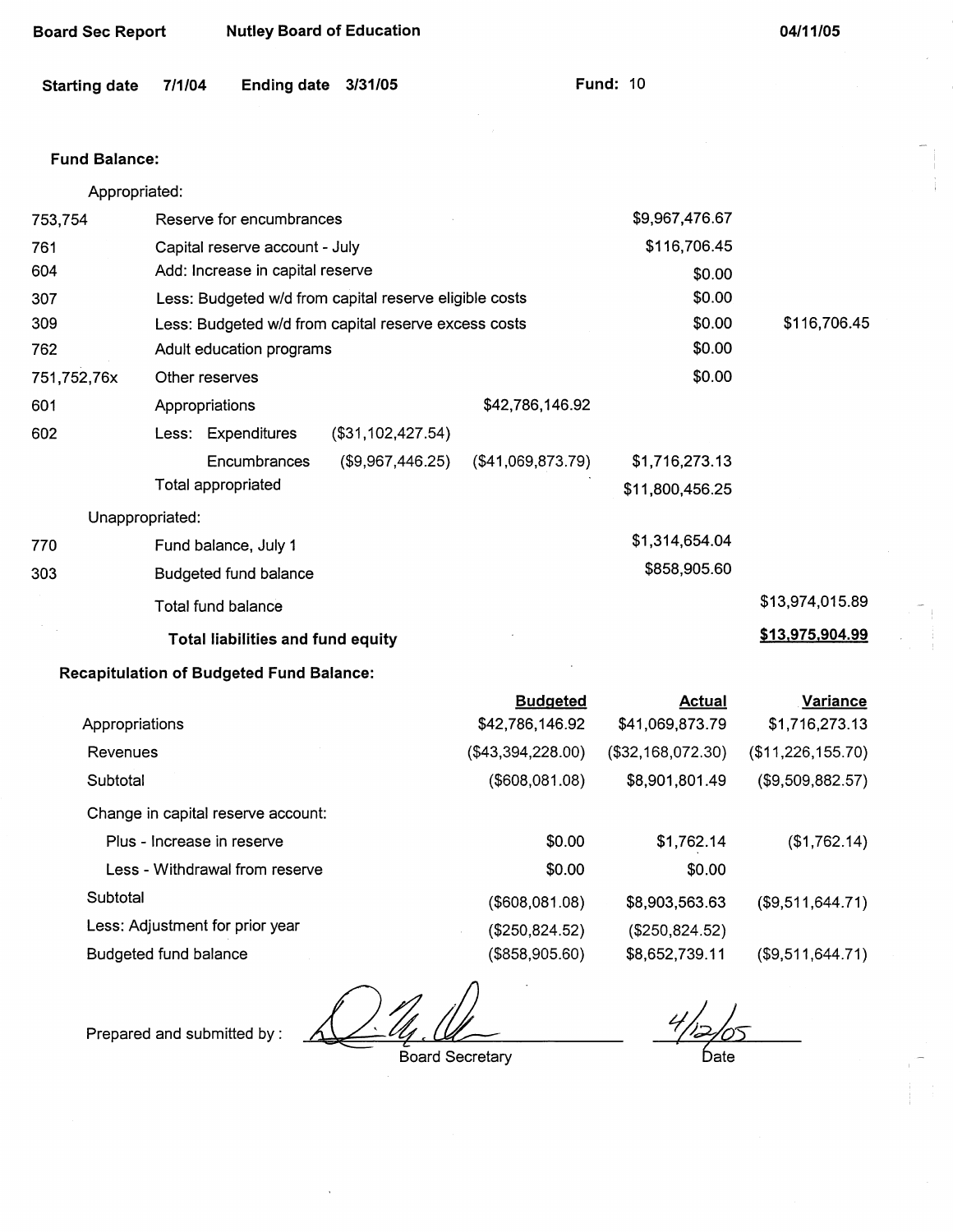| Starting date | 7/1/04 | Ending date 3/31/05 |  |  |
|---------------|--------|---------------------|--|--|
|---------------|--------|---------------------|--|--|

**Fund:** 20

 $\mathcal{F}^{\mathcal{F}}$ 

|  | <b>Assets and Resources</b> |  |
|--|-----------------------------|--|
|  |                             |  |

|             | Assets:                                     |                  |              |
|-------------|---------------------------------------------|------------------|--------------|
| 101         | Cash in bank                                |                  | \$261,055.94 |
| $102 - 106$ | Cash Equivalents                            |                  | \$0.00       |
| 111         | Investments                                 |                  | \$0.00       |
| 116         | Capital Reserve Account                     |                  | \$0.00       |
| 121         | Tax levy Receivable                         |                  | \$0.00       |
|             | Accounts Receivable:                        |                  |              |
| 132         | Interfund                                   | \$0.00           |              |
| 141         | Intergovernmental - State                   | \$694.07         |              |
| 142         | Intergovernmental - Federal                 | \$440.96         |              |
| 143         | Intergovernmental - Other                   | \$0.00           |              |
| 153, 154    | Other (net of estimated uncollectable of \$ | \$0.00           | \$1,135.03   |
|             | Loans Receivable:                           |                  |              |
| 131         | Interfund                                   | \$0.00           |              |
| 151, 152    | Other (Net of estimated uncollectable of \$ | \$0.00           | \$0.00       |
|             | <b>Other Current Assets</b>                 |                  | \$0.00       |
|             | <b>Resources:</b>                           |                  |              |
| 301         | Estimated revenues                          | \$1,425,149.00   |              |
| 302         | Less revenues                               | (\$1,055,576.85) | \$369,572.15 |
|             | <b>Total assets and resources</b>           |                  | \$631,763.12 |
|             | <b>Liabilities and fund equity</b>          |                  |              |
|             | Liabilities:                                |                  |              |
| 411         | Intergovernmental accounts payable - state  |                  | \$59,834.47  |
| 421         | Accounts payable                            |                  | \$39,381.15  |
| 431         | Contracts payable                           |                  | \$0.00       |
| 451         | Loans payable                               |                  | \$0.00       |
| 481         | Deferred revenues                           |                  | \$127,127.92 |
|             | Other current liabilities                   |                  | \$257.80     |
|             | <b>Total liabilities</b>                    |                  | \$226,601.34 |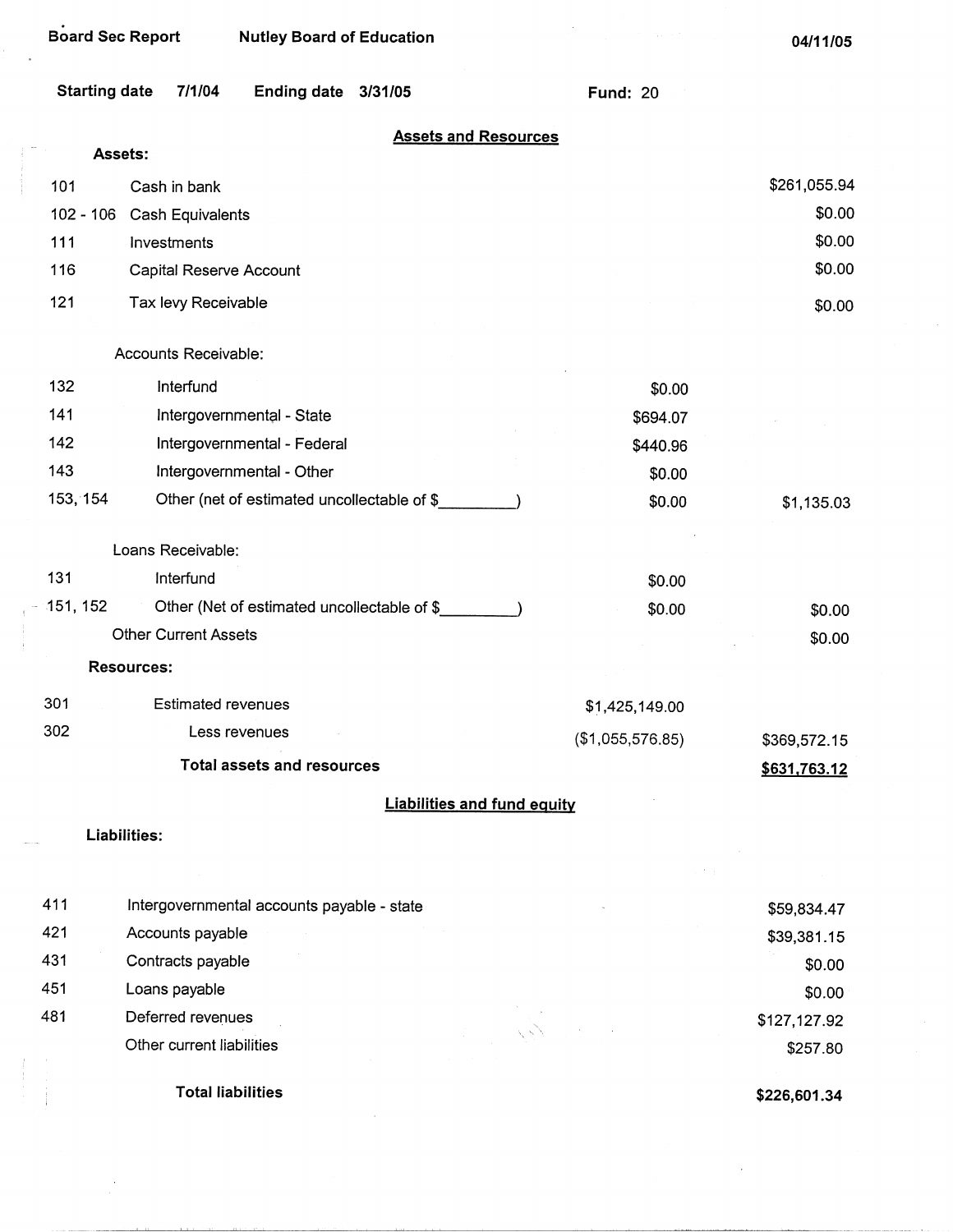| <b>Starting date</b> | 7/1/04                          | <b>Ending date</b>                              | 3/31/05                                                |                  | <b>Fund: 20</b>  |                |
|----------------------|---------------------------------|-------------------------------------------------|--------------------------------------------------------|------------------|------------------|----------------|
| <b>Fund Balance:</b> |                                 |                                                 |                                                        |                  |                  |                |
| Appropriated:        |                                 |                                                 |                                                        |                  |                  |                |
| 753,754              |                                 | Reserve for encumbrances                        |                                                        |                  | \$106,634.06     |                |
| 761                  |                                 | Capital reserve account - July                  |                                                        |                  | \$0.00           |                |
| 604                  |                                 | Add: Increase in capital reserve                |                                                        |                  | \$0.00           |                |
| 307                  |                                 |                                                 | Less: Budgeted w/d from capital reserve eligible costs |                  | \$0.00           |                |
| 309                  |                                 |                                                 | Less: Budgeted w/d from capital reserve excess costs   |                  | \$0.00           | \$0.00         |
| 762                  |                                 | Adult education programs                        |                                                        |                  | \$0.00           |                |
| 751,752,76x          | Other reserves                  |                                                 |                                                        |                  | \$0.00           |                |
| 601                  | Appropriations                  |                                                 |                                                        | \$1,581,391.40   |                  |                |
| 602                  |                                 | Less: Expenditures                              | (\$1,037,551.49)                                       |                  |                  |                |
|                      |                                 | Encumbrances                                    | (\$146,015.01)                                         | (\$1,183,566.50) | \$397,824.90     |                |
|                      | Total appropriated              |                                                 |                                                        |                  | \$504,458.96     |                |
|                      | Unappropriated:                 |                                                 |                                                        |                  |                  |                |
| 770                  |                                 | Fund balance, July 1                            |                                                        |                  | \$0.00           |                |
| 303                  |                                 | Budgeted fund balance                           |                                                        |                  | (\$99,297.18)    |                |
|                      | <b>Total fund balance</b>       |                                                 |                                                        |                  |                  | \$405,161.78   |
|                      |                                 | Total liabilities and fund equity               |                                                        |                  |                  | \$631,763.12   |
|                      |                                 | <b>Recapitulation of Budgeted Fund Balance:</b> |                                                        |                  |                  |                |
|                      |                                 |                                                 |                                                        | <b>Budgeted</b>  | <b>Actual</b>    | Variance       |
| Appropriations       |                                 |                                                 |                                                        | \$1,581,391.40   | \$1,183,566.50   | \$397,824.90   |
| Revenues             |                                 |                                                 |                                                        | (\$1,425,149.00) | (\$1,055,576.85) | (\$369,572.15) |
| Subtotal             |                                 |                                                 |                                                        | \$156,242.40     | \$127,989.65     | \$28,252.75    |
|                      |                                 | Change in capital reserve account:              |                                                        |                  |                  |                |
|                      | Plus - Increase in reserve      |                                                 |                                                        | \$0.00           | \$0.00           | \$0.00         |
|                      |                                 | Less - Withdrawal from reserve                  |                                                        | \$0.00           | \$0.00           |                |
| Subtotal             |                                 |                                                 |                                                        | \$156,242.40     | \$127,989.65     | \$28,252.75    |
|                      | Less: Adjustment for prior year |                                                 |                                                        | (\$56,945.22)    | (\$56,945.22)    |                |

Budgeted fund balance \$99,297.18

Prepared and submitted by : **All the Board Secretary** 

**Board Sec Report Nutley Board of Education** 

 $\frac{4}{12/5}$ Date

\$28,252.75

**04/11/05** 

\$71,044.43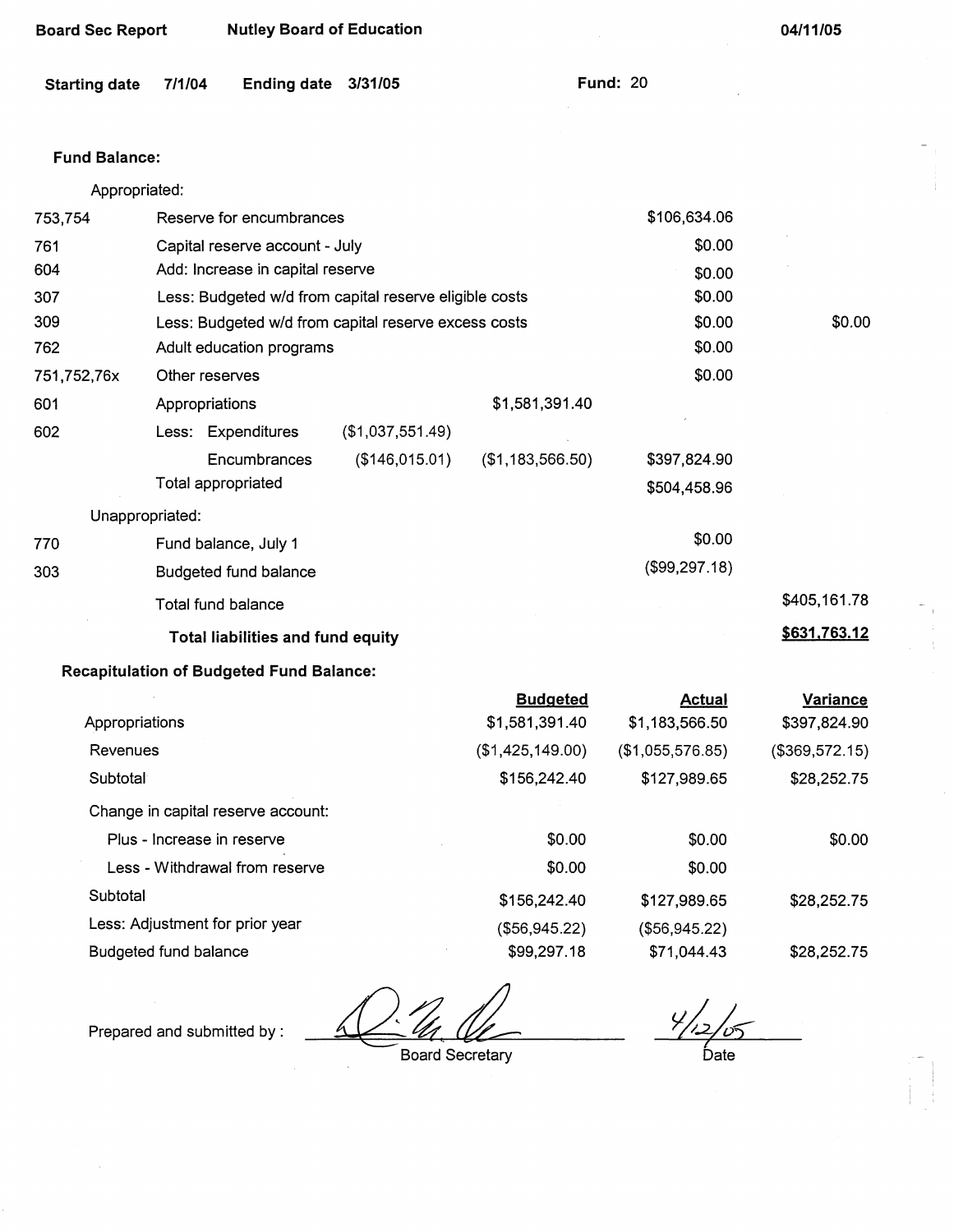| <b>Starting date</b> | 7/1/04 | Ending date 3/31/05 |  |  |
|----------------------|--------|---------------------|--|--|
|----------------------|--------|---------------------|--|--|

Fund: 30

## **Assets and Resources**

|     |                      | Assets:                                     |                   |                   |
|-----|----------------------|---------------------------------------------|-------------------|-------------------|
|     | 101                  | Cash in bank                                |                   | \$14,214,555.01   |
|     | $102 - 106$          | <b>Cash Equivalents</b>                     |                   | \$0.00            |
|     | 111                  | Investments                                 |                   | \$0.00            |
|     | 116                  | Capital Reserve Account                     |                   | \$0.00            |
|     | 121                  | Tax levy Receivable                         |                   | \$0.00            |
|     |                      | Accounts Receivable:                        |                   |                   |
|     | 132                  | Interfund                                   | \$0.00            |                   |
|     | 141<br>$\mathcal{L}$ | Intergovernmental - State                   | \$1,744,416.75    |                   |
|     | 142<br>$\sim$        | Intergovernmental - Federal                 | \$0.00            |                   |
| 143 |                      | Intergovernmental - Other                   | \$0.00            |                   |
|     | 153, 154             | Other (net of estimated uncollectable of \$ | \$0.00            | \$1,744,416.75    |
|     |                      | Loans Receivable:                           |                   |                   |
| 131 |                      | Interfund                                   | \$0.00            |                   |
|     | 151, 152             | Other (Net of estimated uncollectable of \$ | \$0.00            | \$0.00            |
|     |                      | <b>Other Current Assets</b>                 |                   | \$0.00            |
|     |                      | <b>Resources:</b>                           |                   |                   |
| 301 |                      | <b>Estimated revenues</b>                   | \$0.00            |                   |
| 302 |                      | Less revenues                               | (\$16,600,272.79) | (\$16,600,272.79) |
|     |                      | <b>Total assets and resources</b>           |                   | $($ \$641,301.03) |
|     |                      | <b>Liabilities and fund equity</b>          |                   |                   |
|     |                      | Liabilities:                                |                   |                   |
|     |                      |                                             |                   |                   |
| 411 |                      | Intergovernmental accounts payable - state  |                   | \$0.00            |
| 421 |                      | Accounts payable                            |                   | \$284,104.27      |
| 431 |                      | Contracts payable                           |                   | \$0.00            |

451 Loans payable

481 Deferred revenues' Other current liabilities

**Total liabilities** 

**\$2,231,654.72** 

**\$1,939,323.65 \$8,226.80** 

\$0.00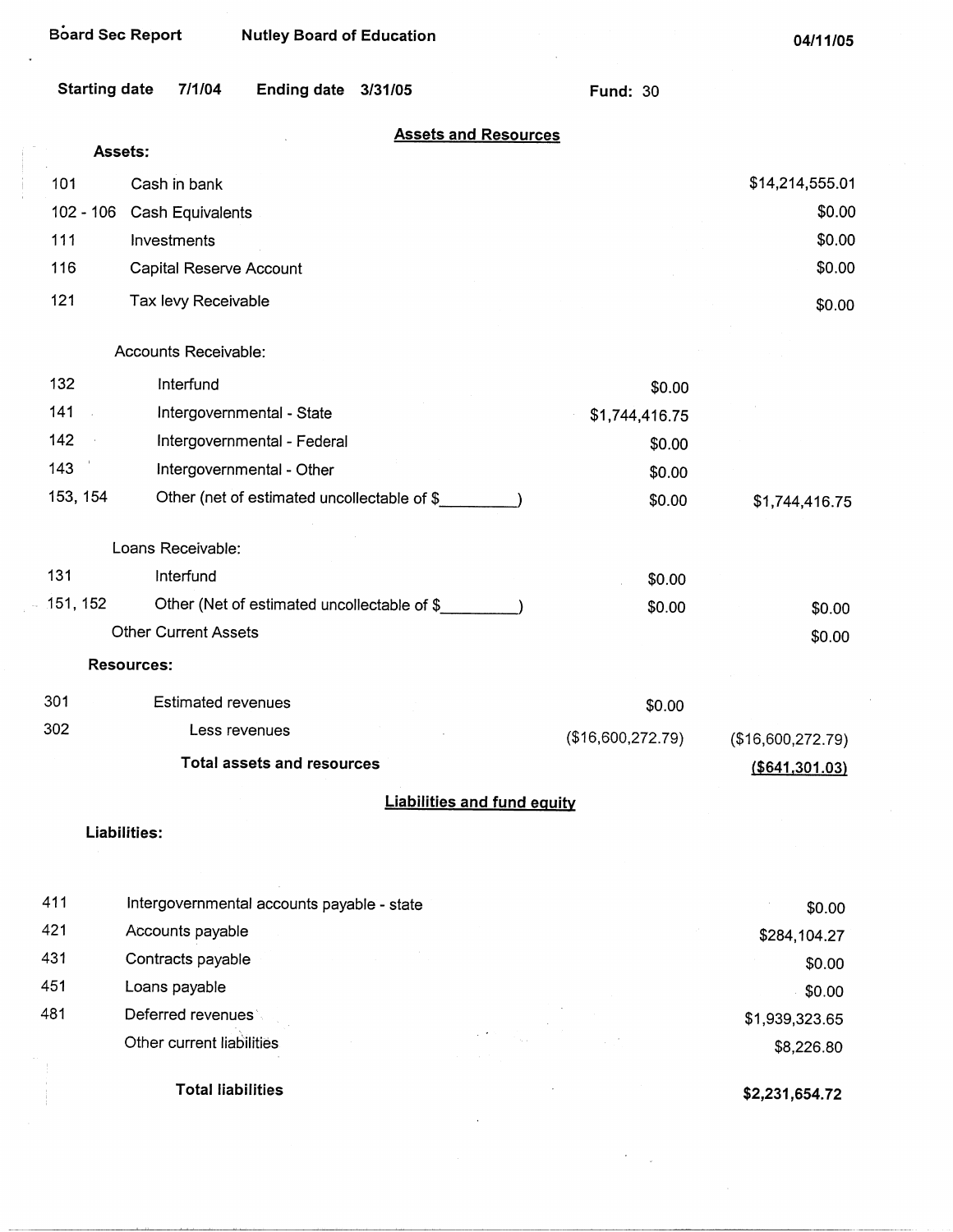| <b>Board Sec Report</b> |                       | <b>Nutley Board of Education</b>                |                                                        |                                   |                                      | 04/11/05                     |
|-------------------------|-----------------------|-------------------------------------------------|--------------------------------------------------------|-----------------------------------|--------------------------------------|------------------------------|
| <b>Starting date</b>    | 7/1/04                | <b>Ending date</b>                              | 3/31/05                                                |                                   | <b>Fund: 30</b>                      |                              |
| <b>Fund Balance:</b>    |                       |                                                 |                                                        |                                   |                                      |                              |
| Appropriated:           |                       |                                                 |                                                        |                                   |                                      |                              |
| 753,754                 |                       | Reserve for encumbrances                        |                                                        |                                   | \$702,929.06                         |                              |
| 761                     |                       | Capital reserve account - July                  |                                                        |                                   | \$0.00                               |                              |
| 604                     |                       | Add: Increase in capital reserve                |                                                        |                                   | \$0.00                               |                              |
| 307                     |                       |                                                 | Less: Budgeted w/d from capital reserve eligible costs |                                   | \$0.00                               |                              |
| 309                     |                       |                                                 | Less: Budgeted w/d from capital reserve excess costs   |                                   | \$0.00                               | \$0.00                       |
| 762                     |                       | Adult education programs                        |                                                        |                                   | \$0.00                               |                              |
| 751,752,76x             | Other reserves        |                                                 |                                                        |                                   | (\$1,678,717.60)                     |                              |
| 601                     | Appropriations        |                                                 |                                                        | \$1,846,833.26                    |                                      |                              |
| 602                     |                       | Less: Expenditures                              | (\$2,494,757.09)                                       |                                   |                                      |                              |
|                         |                       | Encumbrances<br>Total appropriated              | (\$976,347.33)                                         | (\$3,471,104.42)                  | (\$1,624,271.16)<br>(\$2,600,059.70) |                              |
|                         | Unappropriated:       |                                                 |                                                        |                                   |                                      |                              |
| 770                     |                       | Fund balance, July 1                            |                                                        |                                   | \$0.00                               |                              |
| 303                     |                       | Budgeted fund balance                           |                                                        |                                   | (\$272,896.05)                       |                              |
|                         |                       | Total fund balance                              |                                                        |                                   |                                      | (\$2,872,955.75)             |
|                         |                       | <b>Total liabilities and fund equity</b>        |                                                        |                                   |                                      | ( \$641, 301.03)             |
|                         |                       | <b>Recapitulation of Budgeted Fund Balance:</b> |                                                        |                                   |                                      |                              |
| Appropriations          |                       |                                                 |                                                        | <b>Budgeted</b><br>\$1,846,833.26 | <b>Actual</b><br>\$3,471,104.42      | Variance<br>(\$1,624,271.16) |
| Revenues                |                       |                                                 |                                                        | \$0.00                            | (\$16,600,272.79)                    | \$16,600,272.79              |
| Subtotal                |                       |                                                 |                                                        | \$1,846,833.26                    | (\$13,129,168.37)                    | \$14,976,001.63              |
|                         |                       | Change in capital reserve account:              |                                                        |                                   |                                      |                              |
|                         |                       | Plus - Increase in reserve                      |                                                        | \$0.00                            | \$0.00                               | \$0.00                       |
|                         |                       | Less - Withdrawal from reserve                  |                                                        | \$0.00                            | \$0.00                               |                              |
| Subtotal                |                       |                                                 |                                                        | \$1,846,833.26                    | $(\$13,129,168.37)$                  | \$14,976,001.63              |
|                         |                       | Less: Adjustment for prior year                 |                                                        | (\$1,573,937.21)                  | (\$1,573,937.21)                     |                              |
|                         | Budgeted fund balance |                                                 |                                                        | \$272,896.05                      | (\$14,703,105.58)                    | \$14,976,001.63              |

Prepared and submitted by:

Board Secretary

Date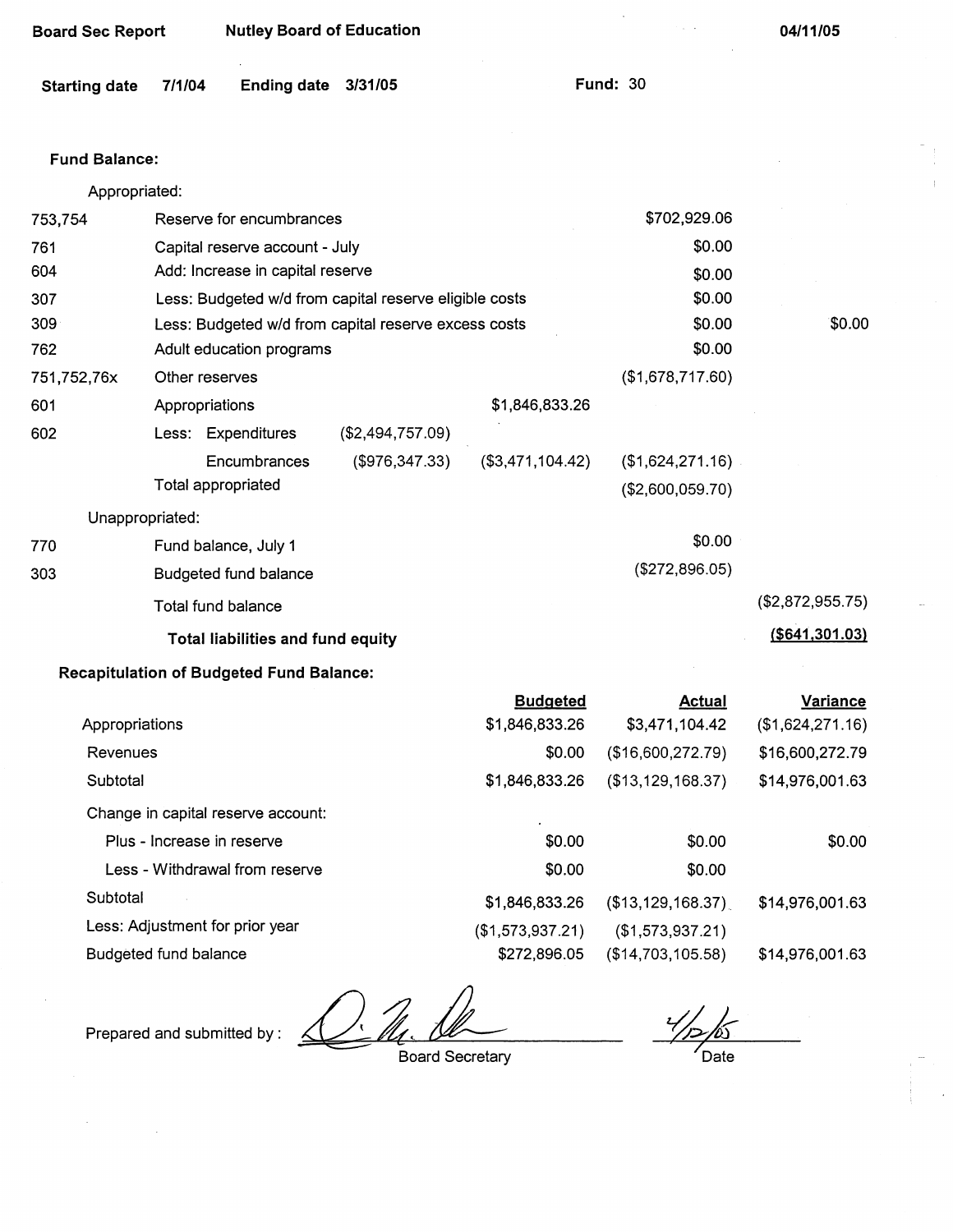| Starting date | 7/1/04 | <b>Ending date</b> | 3/31/05 |
|---------------|--------|--------------------|---------|
|---------------|--------|--------------------|---------|

**Total liabilities** 

Fund: 40

| <b>Assets and Resources</b> |  |  |
|-----------------------------|--|--|
|                             |  |  |

|             | Assets:                                                 |                |              |
|-------------|---------------------------------------------------------|----------------|--------------|
| 101         | Cash in bank                                            |                | \$10,181.63  |
| $102 - 106$ | Cash Equivalents                                        |                | \$0.00       |
| 111         | Investments                                             |                | \$0.00       |
| 116         | Capital Reserve Account                                 |                | \$0.00       |
| 121         | Tax levy Receivable                                     |                | \$0.00       |
|             | Accounts Receivable:                                    |                |              |
| 132         | Interfund                                               | \$0.00         |              |
| 141         | Intergovernmental - State                               | \$0.00         |              |
| 142         | Intergovernmental - Federal                             | \$0.00         |              |
| 143         | Intergovernmental - Other                               | \$0.00         |              |
| 153, 154    | Other (net of estimated uncollectable of \$___________) | \$0.00         | \$0.00       |
|             | Loans Receivable:                                       |                |              |
| 131         | Interfund                                               | \$0.00         |              |
| 151, 152    | Other (Net of estimated uncollectable of \$             | \$0.00         | \$0.00       |
|             | <b>Other Current Assets</b>                             |                | \$0.00       |
|             | <b>Resources:</b>                                       |                |              |
| 301         | <b>Estimated revenues</b>                               | \$319,560.00   |              |
| 302         | Less revenues                                           | (\$319,016.00) | \$544.00     |
|             | <b>Total assets and resources</b>                       |                | \$10,725.63  |
|             | <b>Liabilities and fund equity</b>                      |                |              |
|             | Liabilities:                                            |                |              |
|             |                                                         |                |              |
| 411         | Intergovernmental accounts payable - state              |                | \$0.00       |
| 421         | Accounts payable                                        |                | \$0.00       |
| 431         | Contracts payable                                       |                | \$0.00       |
| 451         | Loans payable                                           |                | \$0.00       |
| 481         | Deferred revenues                                       |                | \$0.00       |
|             | Other current liabilities                               |                | (\$6,492.92) |

 $\hat{\boldsymbol{\beta}}$ 

**(\$6,492.92)**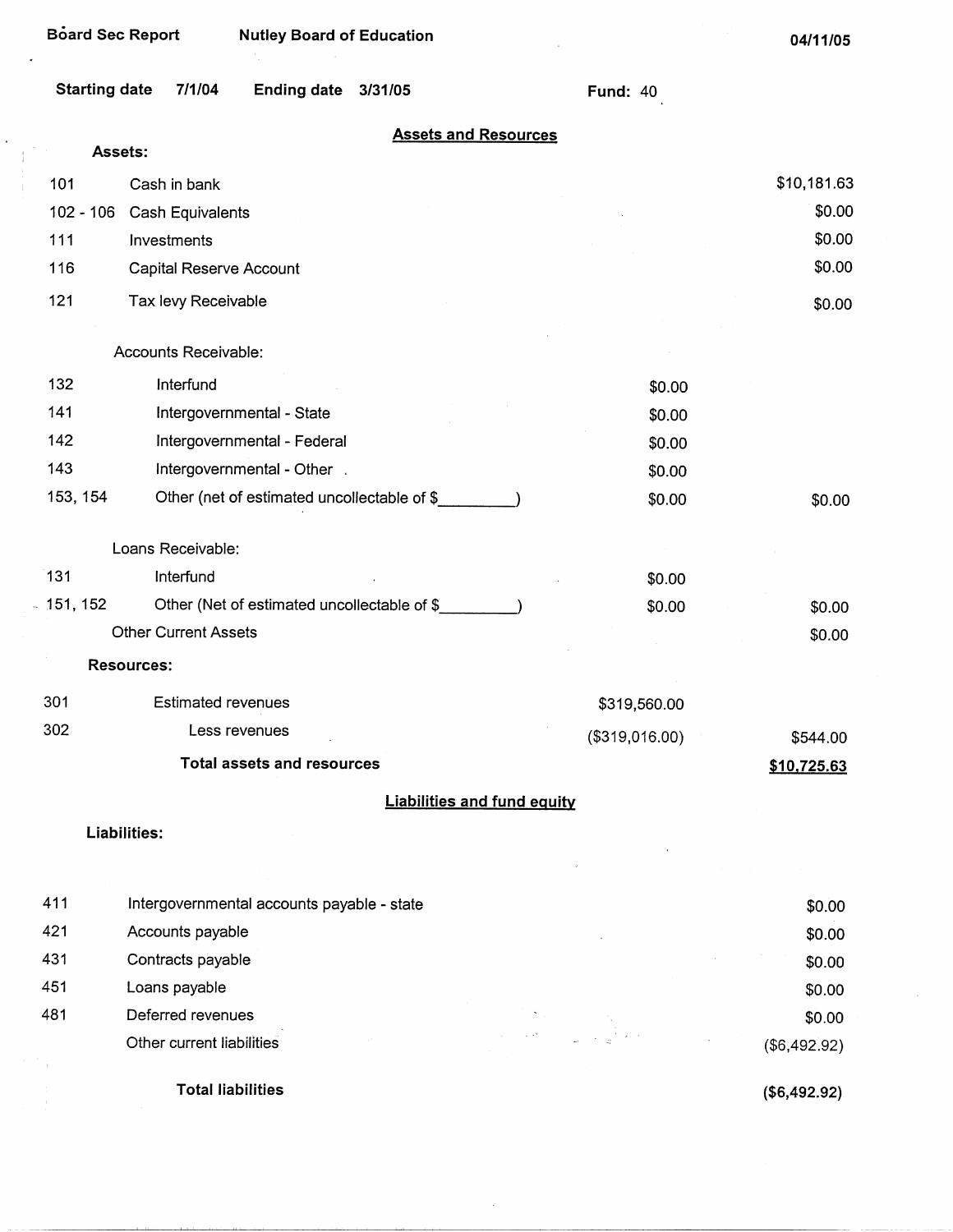| <b>Board Sec Report</b> | <b>Nutley Board of Education</b> |
|-------------------------|----------------------------------|
|-------------------------|----------------------------------|

**Fund: 40** 

#### **Fund Balance:**

|             | Appropriated:   |                                                        |                                                      |                |             |             |
|-------------|-----------------|--------------------------------------------------------|------------------------------------------------------|----------------|-------------|-------------|
| 753,754     |                 | Reserve for encumbrances                               |                                                      |                | \$10,725.00 |             |
| 761         |                 | Capital reserve account - July                         |                                                      |                | \$0.00      |             |
| 604         |                 | Add: Increase in capital reserve                       |                                                      |                | \$0.00      |             |
| 307         |                 | Less: Budgeted w/d from capital reserve eligible costs |                                                      |                |             |             |
| 309         |                 |                                                        | Less: Budgeted w/d from capital reserve excess costs |                | \$0.00      | \$0.00      |
| 762         |                 | Adult education programs                               |                                                      |                | \$0.00      |             |
| 751,752,76x |                 | Other reserves                                         |                                                      |                | \$0.00      |             |
| 601         |                 | Appropriations                                         |                                                      | \$319,560.00   |             |             |
| 602         |                 | Less: Expenditures                                     | (\$308,835.25)                                       |                |             |             |
|             |                 | Encumbrances                                           | (\$10,725.00)                                        | (\$319,560.25) | (\$0.25)    |             |
|             |                 | Total appropriated                                     |                                                      |                | \$10,724.75 |             |
|             | Unappropriated: |                                                        |                                                      |                |             |             |
| 770         |                 | Fund balance, July 1                                   |                                                      |                | \$6,493.30  |             |
| 303         |                 | Budgeted fund balance                                  |                                                      |                | \$0.00      |             |
|             |                 | Total fund balance                                     |                                                      |                |             | \$17,218.05 |
|             |                 | <b>Total liabilities and fund equity</b>               |                                                      |                |             | \$10,725.13 |
|             |                 |                                                        |                                                      |                |             |             |

## **Recapitulation of Budgeted Fund Balance:**

|                                    | <b>Budgeted</b> | Actual         | Variance     |
|------------------------------------|-----------------|----------------|--------------|
| Appropriations                     | \$319,560.00    | \$319,560.25   | (\$0.25)     |
| Revenues                           | (\$319,560.00)  | (\$319,016.00) | $(\$544.00)$ |
| Subtotal                           | \$0.00          | \$544.25       | (\$544.25)   |
| Change in capital reserve account: |                 |                |              |
| Plus - Increase in reserve         | \$0.00          | \$0.00         | \$0.00       |
| Less - Withdrawal from reserve     | \$0.00          | \$0.00         |              |
| Subtotal                           | \$0.00          | \$544.25       | (S544.25)    |
| Less: Adjustment for prior year    | \$0.00          | \$0.00         |              |
| Budgeted fund balance              | \$0.00          | \$544.25       | (\$544.25)   |

Prepared and submitted by :

 $\frac{1}{\frac{1}{10}}$  Date

Board Secretary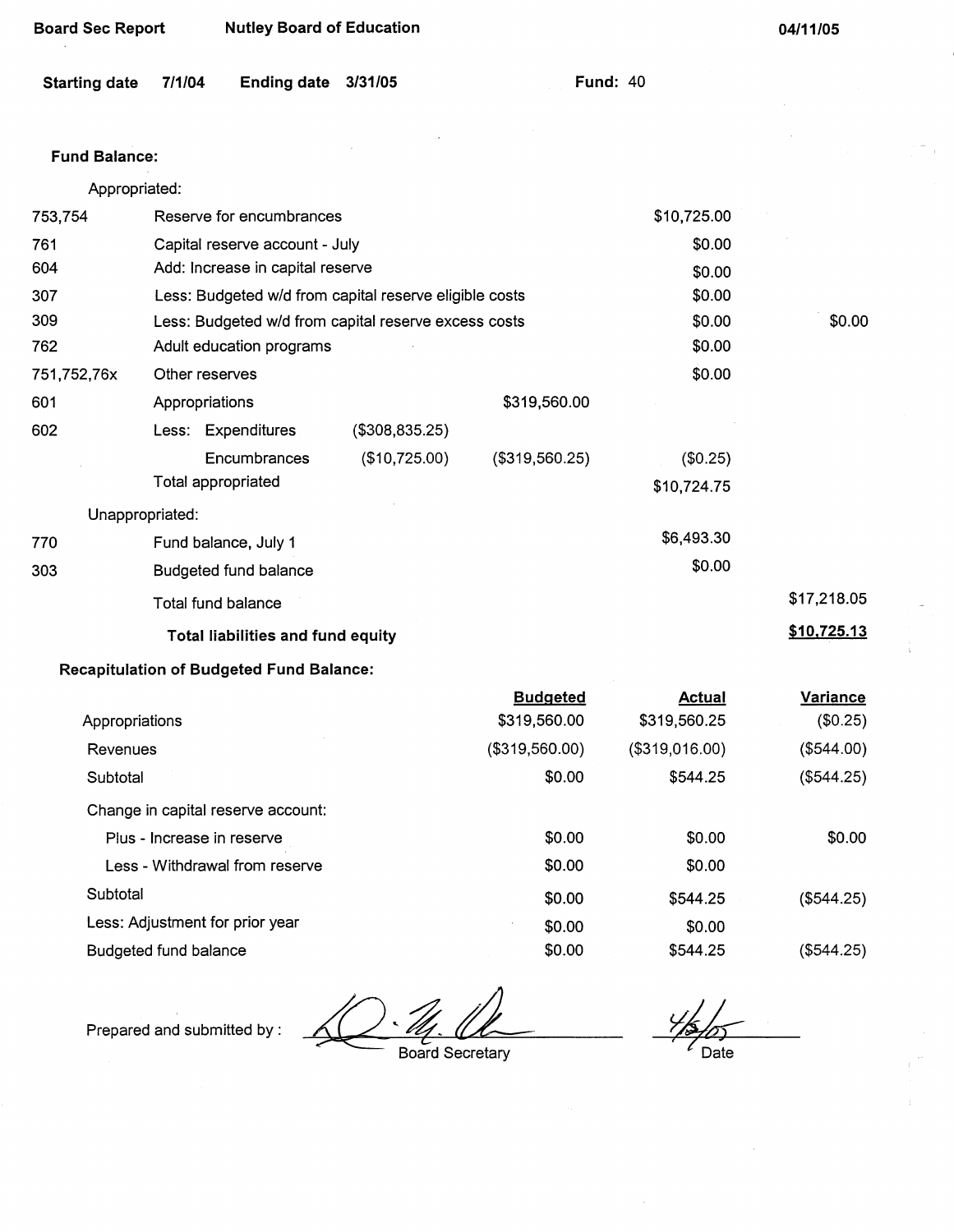| <b>Board Sec Report</b> |                             | <b>Nutley Board of Education</b>            |         |                                    |                 | 04/11/05                  |
|-------------------------|-----------------------------|---------------------------------------------|---------|------------------------------------|-----------------|---------------------------|
| <b>Starting date</b>    | 7/1/04                      | <b>Ending date</b>                          | 3/31/05 |                                    | <b>Fund: 50</b> |                           |
|                         | Assets:                     |                                             |         | <b>Assets and Resources</b>        |                 |                           |
| 101                     | Cash in bank                |                                             |         |                                    |                 |                           |
| $102 - 106$             | Cash Equivalents            |                                             |         |                                    |                 | (\$20,341.04)<br>\$150.00 |
| 111                     | Investments                 |                                             |         |                                    |                 | \$0.00                    |
| 116                     |                             | Capital Reserve Account                     |         |                                    |                 | \$0.00                    |
|                         |                             |                                             |         |                                    |                 |                           |
| 121                     | Tax levy Receivable         |                                             |         |                                    |                 | \$0.00                    |
|                         | Accounts Receivable:        |                                             |         |                                    |                 |                           |
| 132                     | Interfund                   |                                             |         |                                    | \$0.00          |                           |
| 141                     |                             | Intergovernmental - State                   |         |                                    | \$0.00          |                           |
| 142                     |                             | Intergovernmental - Federal                 |         |                                    | \$0.00          |                           |
| 143                     |                             | Intergovernmental - Other                   |         |                                    | \$0.00          |                           |
| 153, 154                |                             | Other (net of estimated uncollectable of \$ |         |                                    | \$0.00          | \$0.00                    |
|                         | Loans Receivable:           |                                             |         |                                    |                 |                           |
| 131                     | Interfund                   |                                             |         |                                    | \$0.00          |                           |
| 151, 152                |                             | Other (Net of estimated uncollectable of \$ |         |                                    | \$0.00          | \$0.00                    |
|                         | <b>Other Current Assets</b> |                                             |         |                                    |                 | \$17,186.29               |
|                         | <b>Resources:</b>           |                                             |         |                                    |                 |                           |
| 301                     |                             | <b>Estimated revenues</b>                   |         |                                    | \$0.00          |                           |
| 302                     |                             | Less revenues                               |         |                                    | (\$561,383.92)  | (\$561,383.92)            |
|                         |                             | <b>Total assets and resources</b>           |         |                                    |                 | ( \$564, 388.67)          |
|                         |                             |                                             |         | <b>Liabilities and fund equity</b> |                 |                           |
|                         | Liabilities:                |                                             |         |                                    |                 |                           |
| 101                     | Cash in bank                |                                             |         |                                    |                 | (\$20,341.04)             |
| 411                     |                             | Intergovernmental accounts payable - state  |         |                                    |                 | \$0.00                    |
| 421                     | Accounts payable            |                                             |         |                                    |                 | \$0.00                    |
| 431                     | Contracts payable           |                                             |         |                                    |                 | \$0.00                    |
| 451                     | Loans payable               |                                             |         |                                    |                 | \$0.00                    |
| 481                     | Deferred revenues           |                                             |         | ال<br>المراجع الأول الموا          |                 | \$4,051.52                |
|                         | Other current liabilities   |                                             |         |                                    |                 | \$29,040.42               |
|                         |                             | <b>Total liabilities</b>                    |         |                                    |                 | \$33,091.94               |

 $\mathcal{A}^{\mathcal{A}}$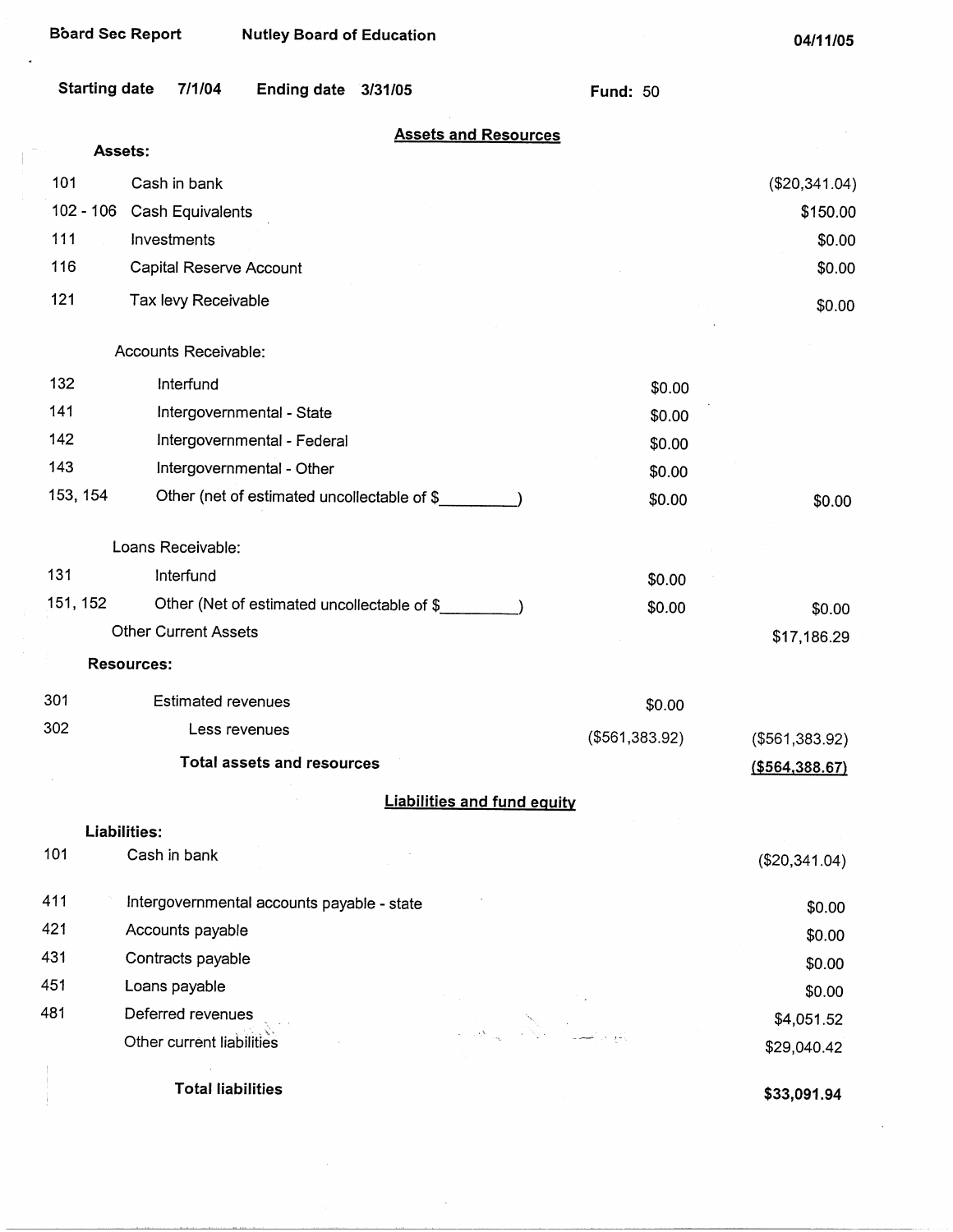| Board Sec Report | <b>Nutley Board of Education</b> |
|------------------|----------------------------------|
|------------------|----------------------------------|

| Starting date 7/1/04 Ending date 3/31/05 |  |  |  |  | <b>Fund: 50</b> |
|------------------------------------------|--|--|--|--|-----------------|
|------------------------------------------|--|--|--|--|-----------------|

## Fund **Balance:**

Appropriated:

| 753,754          | Reserve for encumbrances                               |                |                | \$153,974.55   |                  |
|------------------|--------------------------------------------------------|----------------|----------------|----------------|------------------|
| 761              | Capital reserve account - July                         |                |                | \$0.00         |                  |
| 604              | Add: Increase in capital reserve                       |                |                | \$0.00         |                  |
| 307 <sub>1</sub> | Less: Budgeted w/d from capital reserve eligible costs |                |                | \$0.00         |                  |
| 309              | Less: Budgeted w/d from capital reserve excess costs   |                |                | \$0.00         | \$0.00           |
| 762              | Adult education programs                               |                |                | \$0.00         |                  |
| 751,752,76x      | Other reserves                                         |                |                | \$0.00         |                  |
| 601              | Appropriations                                         |                | \$317.50       |                |                  |
| 602              | Less: Expenditures                                     | (\$597,480.61) |                |                |                  |
|                  | <b>Encumbrances</b>                                    | (\$154,292.05) | (\$751,772.66) | (\$751,455.16) |                  |
|                  | Total appropriated                                     |                |                | (\$597,480.61) |                  |
| Unappropriated:  |                                                        |                |                |                |                  |
| 770              | Fund balance, July 1                                   |                |                | \$0.00         |                  |
| 303              | Budgeted fund balance                                  |                |                | \$0.00         |                  |
|                  | Total fund balance                                     |                |                |                | (\$597,480.61)   |
|                  | <b>Total liabilities and fund equity</b>               |                |                |                | ( \$564, 388.67) |
|                  | <b>Recapitulation of Budgeted Fund Balance:</b>        |                |                |                |                  |

|                                    | <b>Budgeted</b> | Actual         | <b>Variance</b> |
|------------------------------------|-----------------|----------------|-----------------|
| Appropriations                     | \$317.50        | \$751,772.66   | (\$751,455.16)  |
| Revenues                           | \$0.00          | (\$561,383.92) | \$561,383.92    |
| Subtotal                           | \$317.50        | \$190,388.74   | (\$190,071.24)  |
| Change in capital reserve account: |                 |                |                 |
| Plus - Increase in reserve         | \$0.00          | \$0.00         | \$0.00          |
| Less - Withdrawal from reserve     | \$0.00          | \$0.00         |                 |
| Subtotal                           | \$317.50        | \$190,388.74   | (\$190,071.24)  |
| Less: Adjustment for prior year    | (\$317.50)      | (\$317.50)     |                 |
| Budgeted fund balance              | \$0.00          | \$190,071.24   | (\$190,071.24)  |

Prepared and submitted by :

Board Secretary

 $\psi^j$ Date

 $\hat{\mathcal{A}}$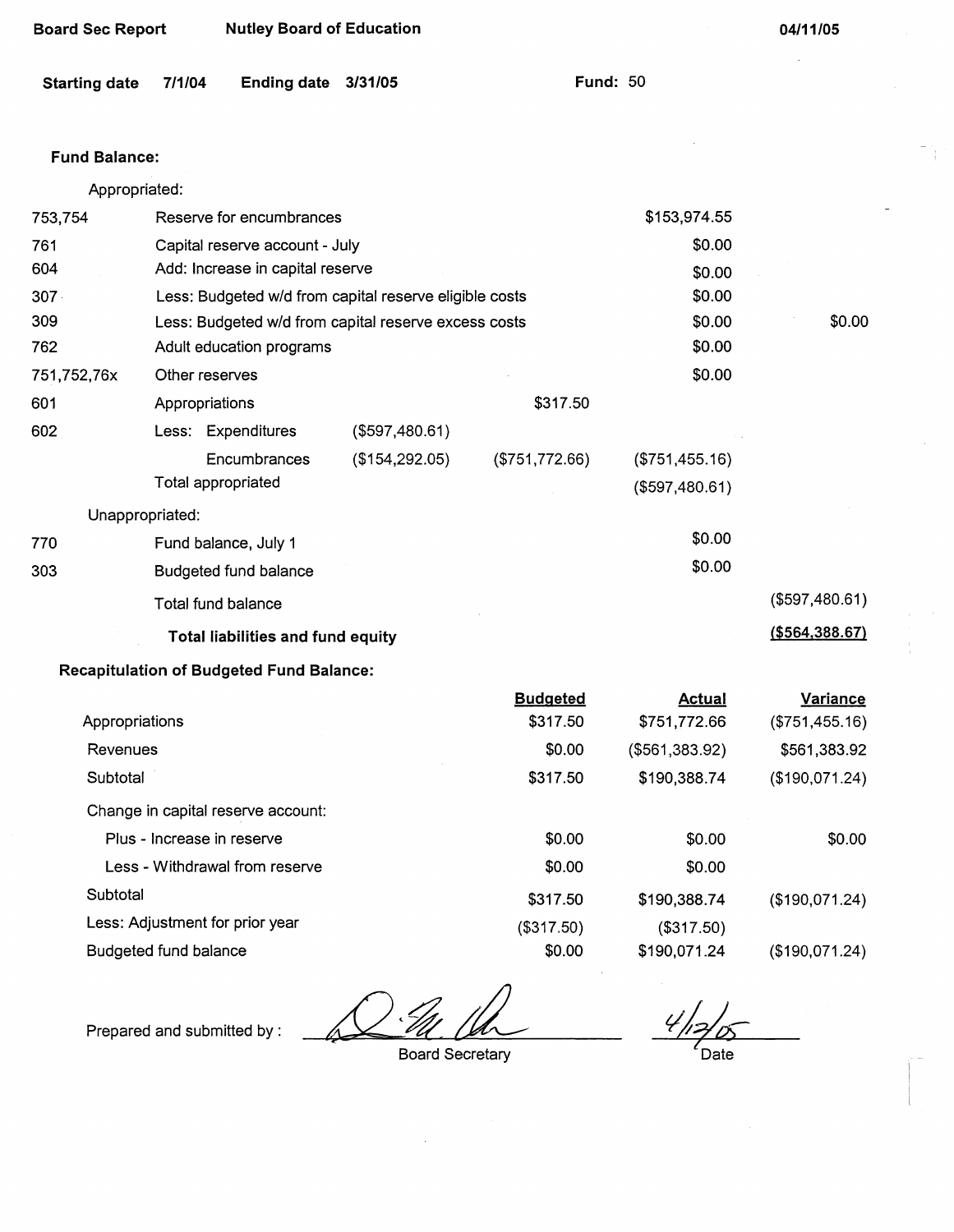$\mathbf{r}$ 

| <b>Starting date</b> | 7/1/04 | <b>Ending date</b> | 3/31/05 |
|----------------------|--------|--------------------|---------|
|----------------------|--------|--------------------|---------|

**Fund:** 55

(\$463,286.90)

#### **Assets and Resources**

| Assets: |                            |                                                       |              |
|---------|----------------------------|-------------------------------------------------------|--------------|
| 101     | Cash in bank               |                                                       | \$146,893.03 |
|         | 102 - 106 Cash Equivalents |                                                       | \$500.00     |
| 111     | Investments                |                                                       | \$0.00       |
| 116     | Capital Reserve Account    | the control of the control of the control of the con- | \$0.00       |
| 121     | Tax levy Receivable        |                                                       | \$0.00       |

#### Accounts Receivable:

| 132               | Interfund                                   | \$38,836.94 |             |
|-------------------|---------------------------------------------|-------------|-------------|
| 141               | Intergovernmental - State                   | \$0.00      |             |
| 142               | Intergovernmental - Federal                 | \$0.00      |             |
| 143               | Intergovernmental - Other                   | \$0.00      |             |
| 153, 154          | Other (net of estimated uncollectable of \$ | \$0.00      | \$38,836.94 |
|                   | Loans Receivable:                           |             |             |
| 131               | Interfund                                   | \$0.00      |             |
| 151, 152          | Other (Net of estimated uncollectable of \$ | \$0.00      | \$0.00      |
|                   | <b>Other Current Assets</b>                 |             | \$0.00      |
| <b>Resources:</b> |                                             |             |             |
| 301               | <b>Estimated revenues</b>                   | \$0.00      |             |

**Total assets and resources** 

Less revenues

## **Liabilities and fund equity**

**Liabilities:** 

302

| 411 | Intergovernmental accounts payable - state | \$0.00       |
|-----|--------------------------------------------|--------------|
| 421 | Accounts payable                           | \$0.00       |
| 431 | Contracts payable                          | \$0.00       |
| 451 | Loans payable                              | \$0.00       |
| 481 | Deferred revenues                          | \$0.00       |
|     | Other current liabilities                  | \$241,993.34 |
|     |                                            |              |

**Total liabilities** 

**\$241,993.34** 

(\$463,286.90) **(\$277,056.93)**